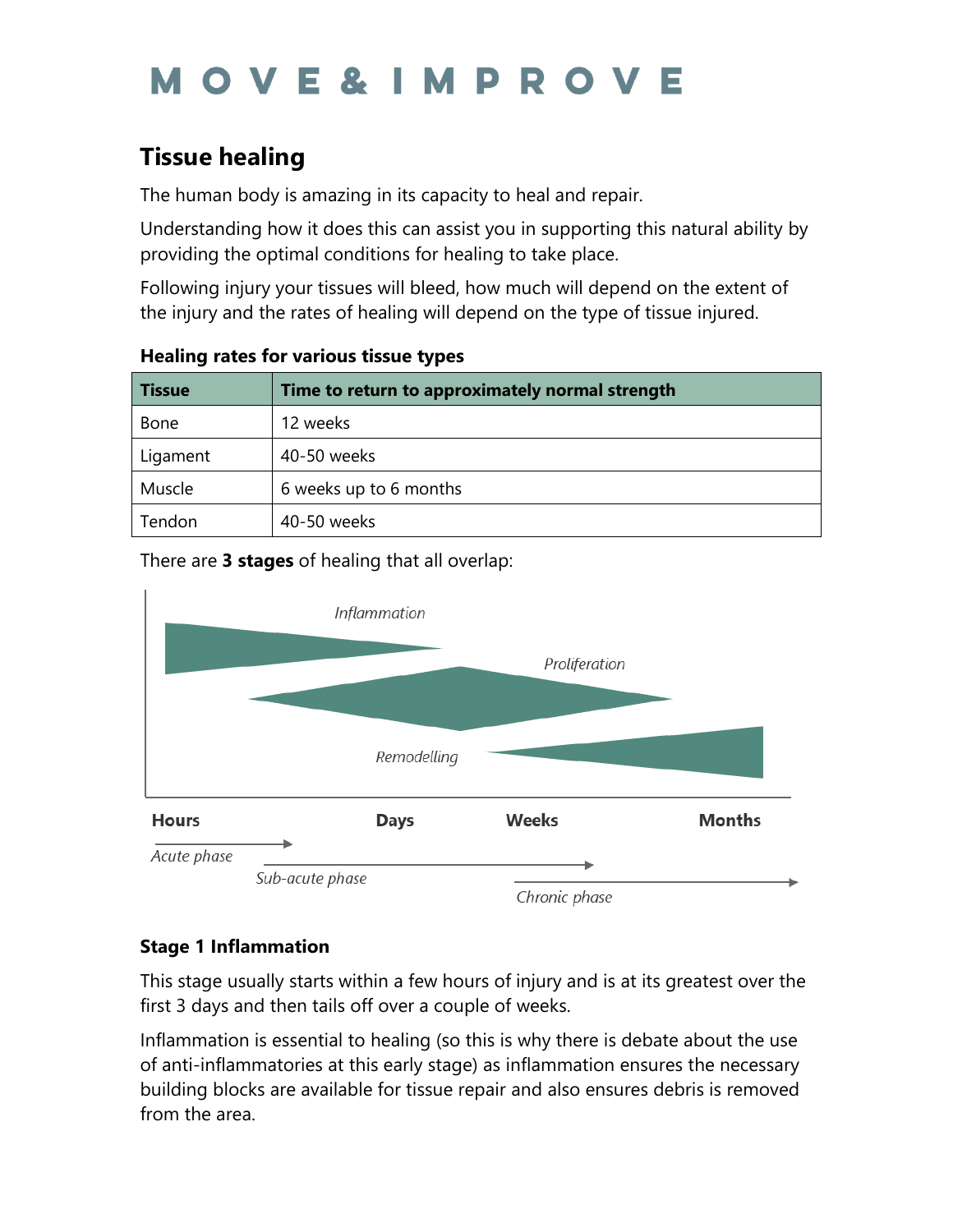# **MOVE&IMPROVE**

The bleeding following the injury and the swelling associated with the inflammation also provide a scaffold onto which the new tissue framework can be laid.

As this phase settles so do the constant background 'aches and pains' that so often bother people constantly and disturb sleep in the first few days following injury.

#### *Immediately after a soft tissue injury, do no harm and let PEACE guide your approach*

|   | <b>Protection</b><br>Avoid activities and movements that increase pain during the first few days after injury                              |
|---|--------------------------------------------------------------------------------------------------------------------------------------------|
| Ε | <b>Elevation</b><br>Elevate the injured limb higher than the heart as often as possible                                                    |
| A | <b>Avoid anti-inflammatories</b><br>Avoid anti-inflammatory medication as they reduce the tissue healing. Avoid ice.                       |
|   | <b>Compression</b><br>Use elastic bandage or taping to reduce swelling.                                                                    |
|   | <b>Education</b><br>Your body knows best. Avoid unnecessary passive treatments and medical investigations and<br>let nature play its role. |

### **Stage 2 Proliferation of new tissue**

This begins within 1-2 days after injury but remains weak and relatively disorganized initially. As more tissue is laid down it will be able to tolerate greater load.

This phase is strongly influenced by how much you expose the new tissue to movement and loading. Over exposure can impede repair whilst lack of exposure can result in weak poorly developed new tissue.

### **Stage 3 Tissue Remodeling**

This phase is believed to start within the first 2 weeks of injury but can continue for months. It is during this phase that the repaired/scar tissue is organized in response to normal movement and load in to a mobile, strong new tissue that effectively mends the damage.